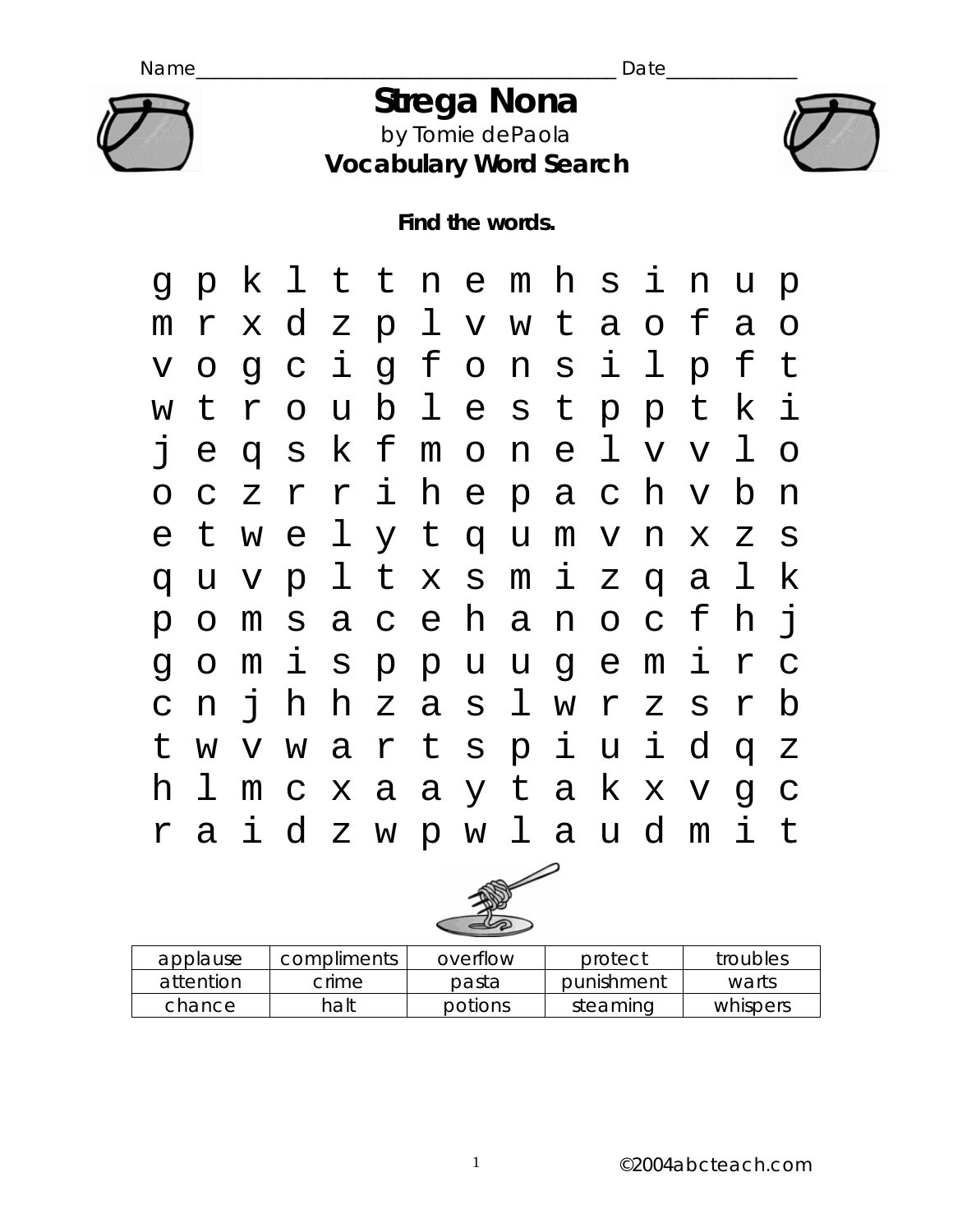

# *Strega Nona*

by Tomie dePaola **Words and Their Meanings** 



**Read each of the following. Circle the letter in front of the correct answer.** 

| 1. | The word attention means _____.<br>mind your own business<br>a.<br>cook with a recipe<br>b.<br>listen and look carefully<br>C.<br>d.<br>wonder | 2. | The word <b>protect</b> means ____.<br>to begin<br>a.<br>to keep from harm<br>b.<br>to sell<br>C.<br>d.<br>to complete |
|----|------------------------------------------------------------------------------------------------------------------------------------------------|----|------------------------------------------------------------------------------------------------------------------------|
| 3. | To <b>halt</b> means to $\_\_\$ .                                                                                                              | 4. | The word troubles means ___.                                                                                           |
|    | look<br>a.<br>b.<br>cook<br>stop<br>C.<br>d.<br>leave                                                                                          |    | hungry<br>a.<br>b.<br>smart<br>careful<br>C <sub>1</sub><br>d.<br>problems                                             |
| 5. | The word $\dim e$ means $\frac{1}{\pi}$ .<br>ordinary<br>a.<br>special<br>b.<br>perfect<br>C.<br>wrong doing<br>d.                             | 6. | The word applause means __.<br>visit<br>a.<br>b.<br>clap<br>magical<br>C.<br>d.<br>friend                              |
| 7. | To overflow is to $\frac{1}{1-\epsilon}$<br>believe<br>a.<br>listen carefully<br>b.<br>spill over the top<br>$C$ .<br>get a job<br>d.          | 8. | The word compliment means___.<br>smart<br>a.<br>b.<br>hunger<br>pictures<br>C.<br>d.<br>praise                         |

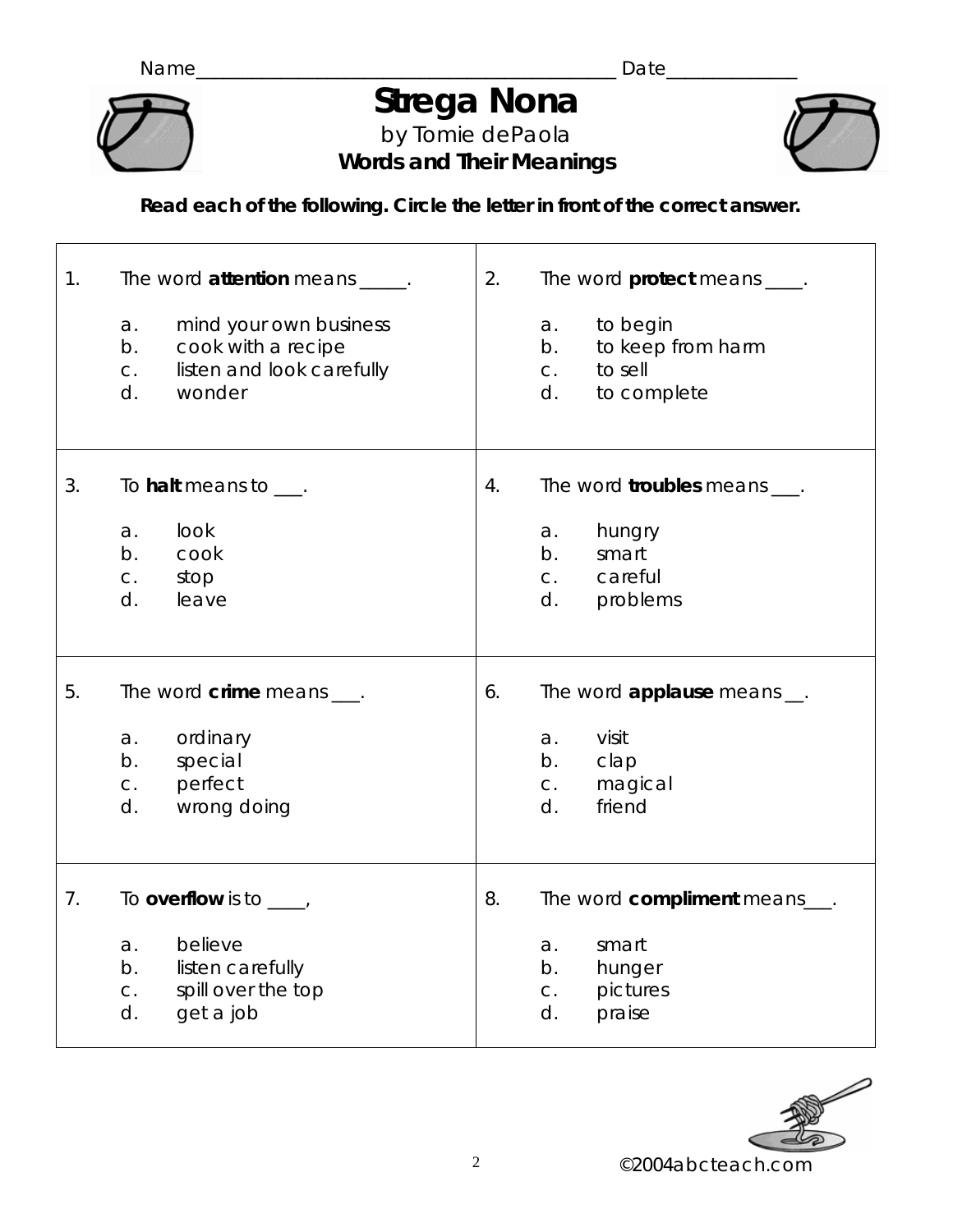

## *Strega Nona*  by Tomie dePaola



**Crossword Puzzle** 



#### **Across**

- **4.** Big Anthony did not see Strega Nona \_\_\_ three kisses at the pot.
- **6.** Strega Nona \_\_\_ Big Anthony to help her around the house.
- **7.** People came to Strega Nona to tell her their \_\_.
- **8.** Strega Nona made special \_\_\_ for the girls.
- **9.** Big Anthony said Strega Nona's pot was surely a pot.
- **10.** Strega Nona told Big Anthony to leave her \_\_ pot alone.

#### **Down**

- **1.** The pasta was \_\_\_\_\_ when Anthony used the pot.
- **2.** Big Anthony never paid \_\_\_\_\_\_to anything.
- **3.** Strega Nona went to \_\_\_ Strega Amelia.
- **5.** The people in the town talked about Strega Nona in \_\_\_.

**Word Bank**  overflowing whispers troubles pasta visit blow attention potions magic hired

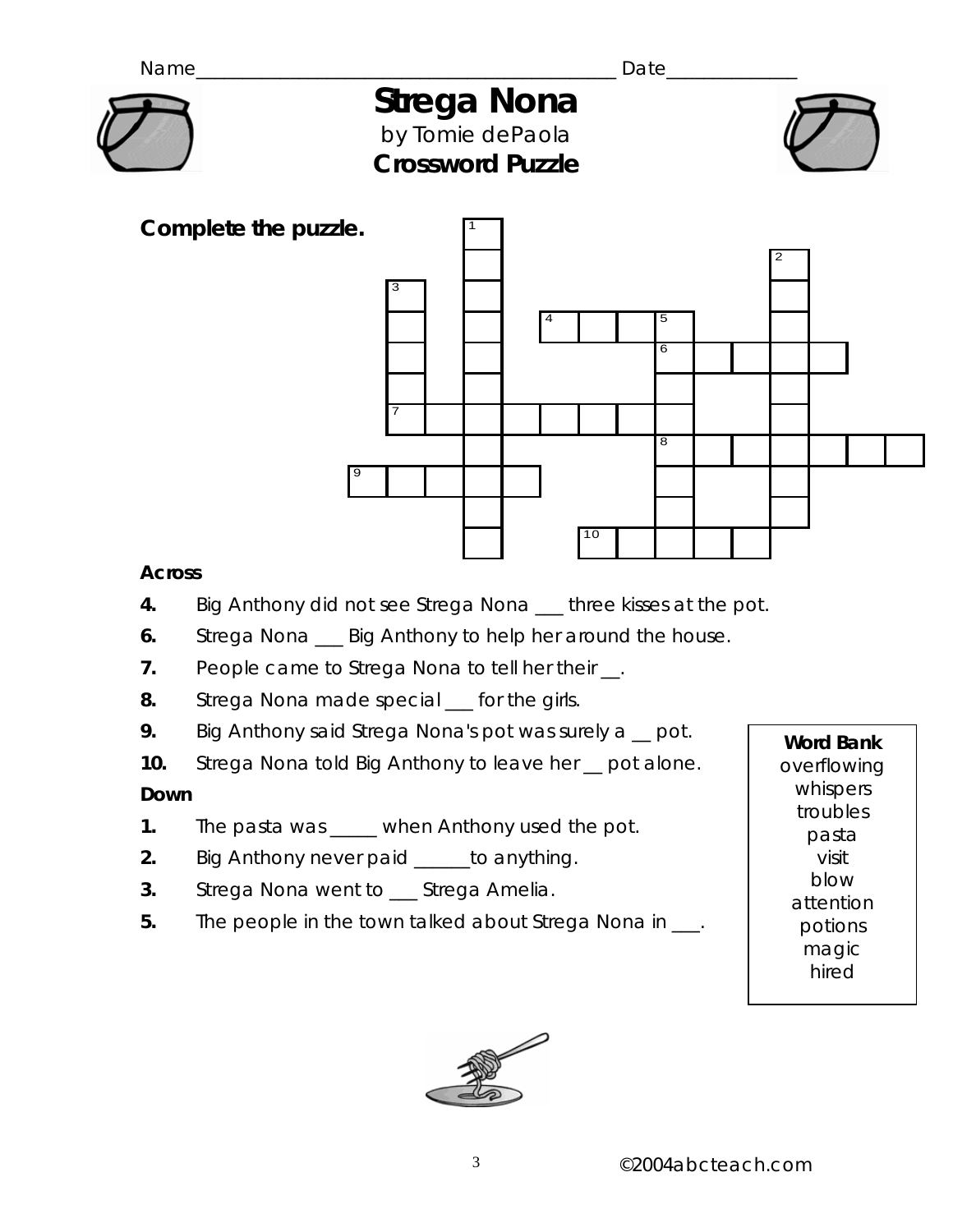## *Strega Nona*

by Tomie dePaola **Comprehension** 



### **Circle the letter in front of the best answer.**

1. The name **Strega Nona** means \_\_\_. a. magic one b. Grandma Witch c. Sweet Grandma d. Magic Witch 2. Why did Strega Nona put a sign in the town square? a. She needed to buy pasta. b. She needed to travel. c. She needed someone to help. d. She wanted to cook. 3. Strega Nona used oil, water, and a \_\_\_\_\_ to cure headaches. a. wart b. match c. pickle **d.** hairpin 4. How did Strega Nona stop the magic pot from making pasta? a. She poured oil in the pot. b. She blew three kisses. c. She said three words. d. She whispered twice. 5. When Big Anthony told the magic pot to make pasta, the people in the town the pasta. a. enjoyed b. threw away c. were sad about d. none of these 6. Big Anthony took a bow when he heard \_\_\_. a. the crowd complain b. when he went home c. when he heard applause d. when it overflowed 7. The word **grazia** in this story means \_\_. a. good bye b. hello c. thank you d. stop 8. Strega Nona made the punishment fit the crime when she \_\_. a. sent Big Anthony to jail b. made him eat the pasta c. fired him d. put him in the pasta pot

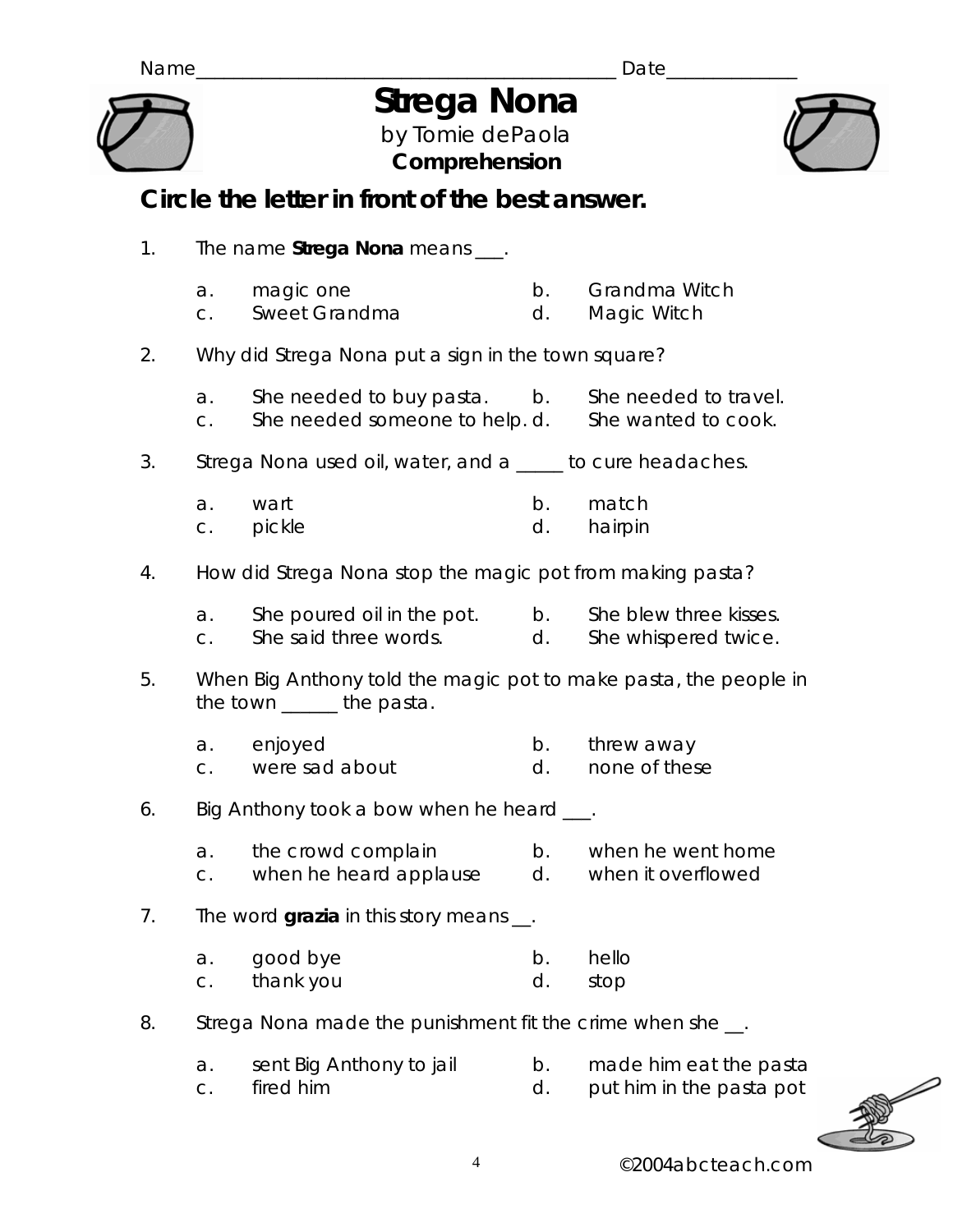

## *Strega Nona*  by Tomie dePaola **Art and Writing Activity**



**Think about the things Strega Nona needed help with. Make a sign that Strega Nona could put in the town square asking for help in her home. Decorate your sign.** 





©2004abcteach.com 5